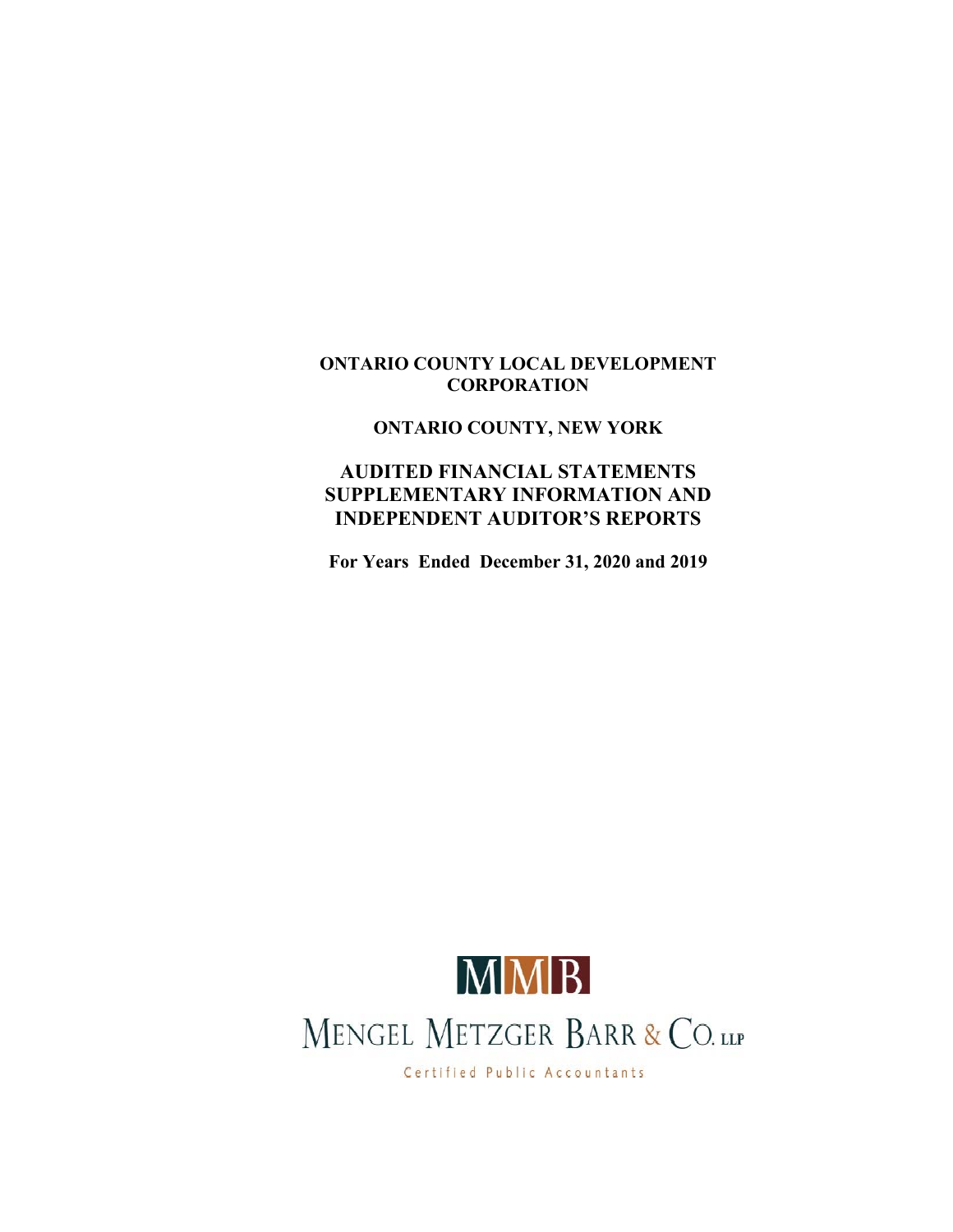# **T A B L E O F C O N T E N T S**

|                                                                                                                                                                                                           | <b>PAGE</b>    |
|-----------------------------------------------------------------------------------------------------------------------------------------------------------------------------------------------------------|----------------|
| Independent Auditor's Report                                                                                                                                                                              | $1 - 2$        |
| Statement 1 - Statements of Financial Position                                                                                                                                                            | 3              |
| Statement 2 - Statements of Activities                                                                                                                                                                    | $\overline{4}$ |
| Statement 3 - Statements of Functional Expenses                                                                                                                                                           | 5              |
| Statement 4 - Statements of Cash Flows                                                                                                                                                                    | 6              |
| Notes to Financial Statements                                                                                                                                                                             | $7 - 9$        |
| Supplemental<br>Project Reporting Information<br>Schedule 1<br>$\sim 100$                                                                                                                                 | 10             |
| Report on Internal Control Over Financial Reporting and on Compliance and Other Matters<br>Based on an Audit of Financial Statements Performed in Accordance with Government<br><b>Auditing Standards</b> | $11 - 12$      |
| Schedule of Findings and Responses                                                                                                                                                                        | 13             |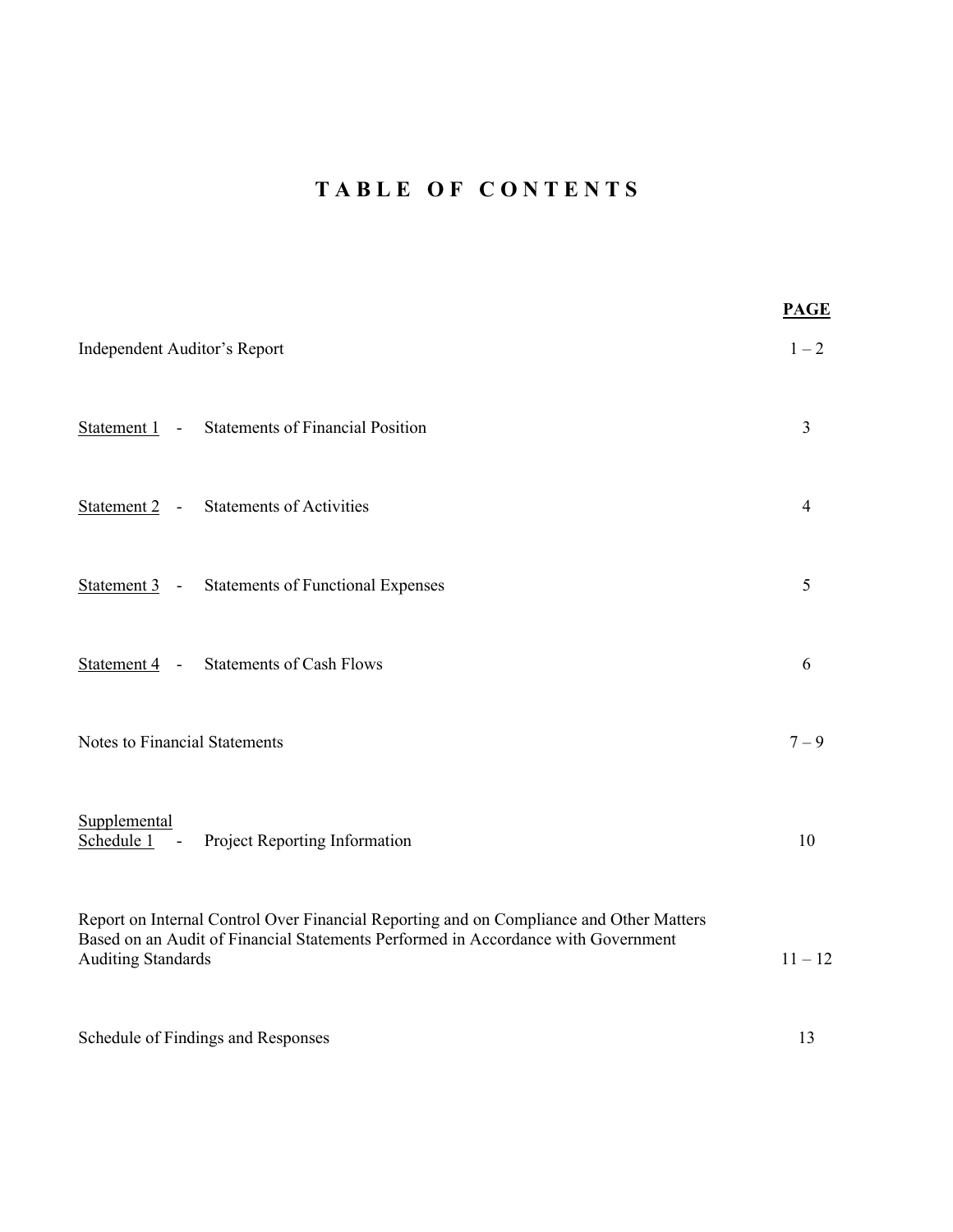

#### **INDEPENDENT AUDITOR'S REPORT**

To the Board Members Ontario County Local Development Corporation Ontario County, New York

#### *Report on the Financial Statements*

We have audited the accompanying financial statements of Ontario County Local Development Corporation, Ontario County, New York (the Corporation) which comprise the statements of financial position as of December 31, 2020 and 2019, and the related statements of activities, functional expenses, and cash flows for the years then ended, and the related notes to the financial statements.

#### *Management's Responsibility for the Financial Statements*

Management is responsible for the preparation and fair presentation of these financial statements in accordance with accounting principles generally accepted in the United States of America; this includes the design, implementation, and maintenance of internal control relevant to the preparation and fair presentation of financial statements that are free from material misstatement, whether due to fraud or error.

#### *Auditor's Responsibility*

Our responsibility is to express an opinion on these financial statements based on our audits. We conducted our audits in accordance with auditing standards generally accepted in the United States of America and the standards applicable to financial audits contained in *Government Auditing Standards,* issued by the Comptroller General of the United States. Those standards require that we plan and perform the audit to obtain reasonable assurance about whether the financial statements are free from material misstatement.

An audit involves performing procedures to obtain audit evidence about the amounts and disclosures in the financial statements. The procedures selected depend on the auditor's judgment, including the assessment of the risks of material misstatement of the financial statements, whether due to fraud or error. In making those risk assessments, the auditor considers internal control relevant to the Corporation's preparation and fair presentation of the financial statements in order to design audit procedures that are appropriate in the circumstances, but not for the purpose of expressing an opinion on the effectiveness of the Corporation's internal control. Accordingly, we express no such opinion. An audit also includes evaluating the appropriateness of accounting policies used and the reasonableness of significant accounting estimates made by management, as well as evaluating the overall presentation of the financial statements.

100 Chestnut Street | Suite 1200 | Rochester, NY 14604 | P 585.423.1860 | F 585.423.5966 | mengelmetzgerbarr.com Additional Offices: Elmira, NY · Canandaigua, NY · Hornell, NY · An Independent Member of the BDO Seidman Alliance

1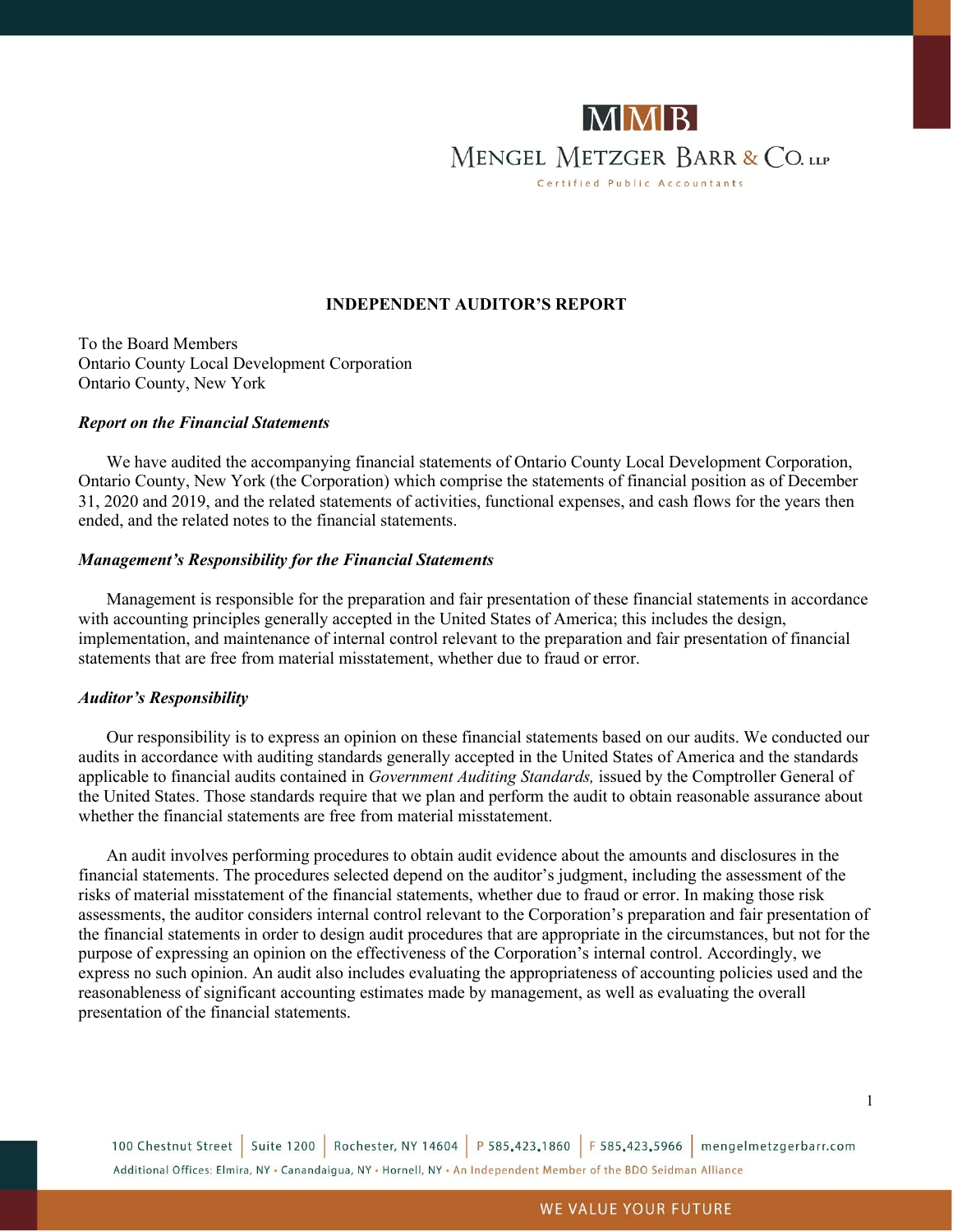We believe that the audit evidence we have obtained is sufficient and appropriate to provide a basis for our audit opinion.

#### *Opinion*

In our opinion, the financial statements referred to above present fairly, in all material respects, the financial position of Ontario County Local Development Corporation, Ontario County, New York as of December 31, 2020 and 2019, and the changes in its net assets and its cash flows for the years then ended in accordance with accounting principles generally accepted in the United States of America.

#### *Other Matters*

#### *Other Information*

Our audits were conducted for the purpose of forming an opinion on the financial statements as a whole. The project reporting information is presented for purposes of additional analysis and is not a required part of the financial statements. Such information is the responsibility of management and was derived from and relates directly to the underlying accounting and other records used to prepare the financial statements. The information has been subjected to the auditing procedures applied in the audits of the financial statements and certain additional procedures, including comparing and reconciling such information directly to the underlying accounting and other records used to prepare the financial statements or to the financial statements themselves, and other additional procedures in accordance with auditing standards generally accepted in the United States of America. In our opinion, the information is fairly stated, in all material respects, in relation to the financial statements as a whole.

#### *Other Reporting Required by Government Auditing Standards*

In accordance with *Government Auditing Standards*, we have also issued our report dated March 29, 2021 on our consideration of Ontario County Local Development Corporation, Ontario County, New York's internal control over financial reporting and on our tests of its compliance with certain provisions of laws, regulations, contracts, and grant agreements and other matters. The purpose of that report is to describe the scope of our testing of internal control over financial reporting and compliance and the results of that testing, and not to provide an opinion on internal control over financial reporting or on compliance. That report is an integral part of an audit performed in accordance with *Government Auditing Standards* in considering Ontario County Local Development Corporation, Ontario County, New York's internal control over financial reporting and compliance.

Mongel, Metzger, Barr) & Co. LLP

Rochester, New York March 29, 2021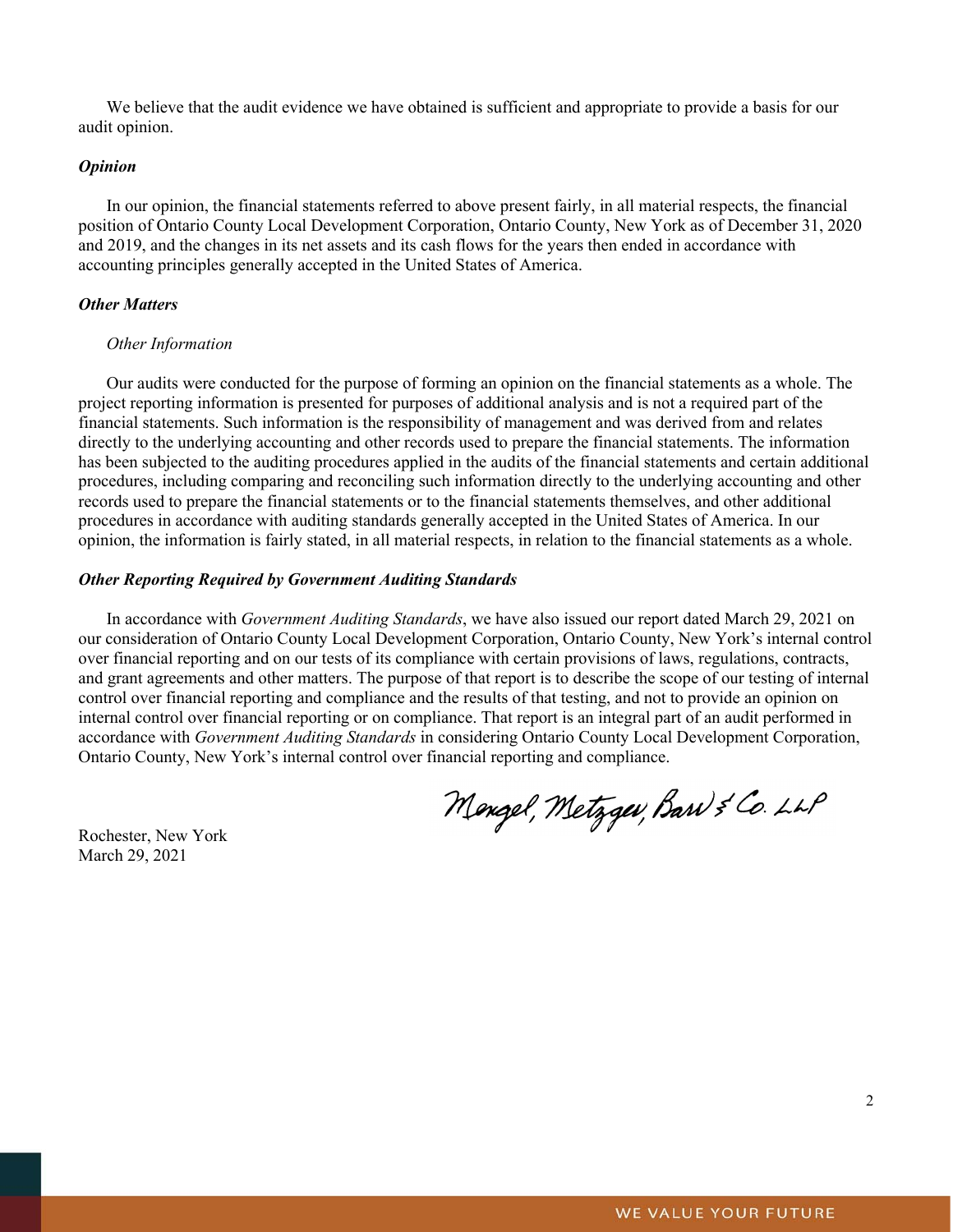# **Statement 1**

# **ONTARIO COUNTY LOCAL DEVELOPMENT CORPORATION ONTARIO COUNTY, NEW YORK**

**Statements of Financial Position**

# **December 31, 2020 and 2019**

|                                                                        |                             |    | 2020              |               | 2019              |
|------------------------------------------------------------------------|-----------------------------|----|-------------------|---------------|-------------------|
| <b>ASSETS:</b><br><b>Current Assets -</b><br>Cash and cash equivalents |                             | S  | 232,466           | <sup>\$</sup> | 246,544           |
|                                                                        | <b>Total Current Assets</b> | S  | 232,466           | \$            | 246,544           |
|                                                                        | <b>TOTAL ASSETS</b>         | \$ | 232,466           | S             | 246,544           |
| <b>NET ASSETS:</b>                                                     |                             |    |                   |               |                   |
| <b>Without Donor Restrictions -</b><br>Operating<br>Designated         |                             | \$ | 32,466<br>200,000 | \$            | 46,544<br>200,000 |
|                                                                        | <b>TOTAL NET ASSETS</b>     | S  | 232,466           |               | 246,544           |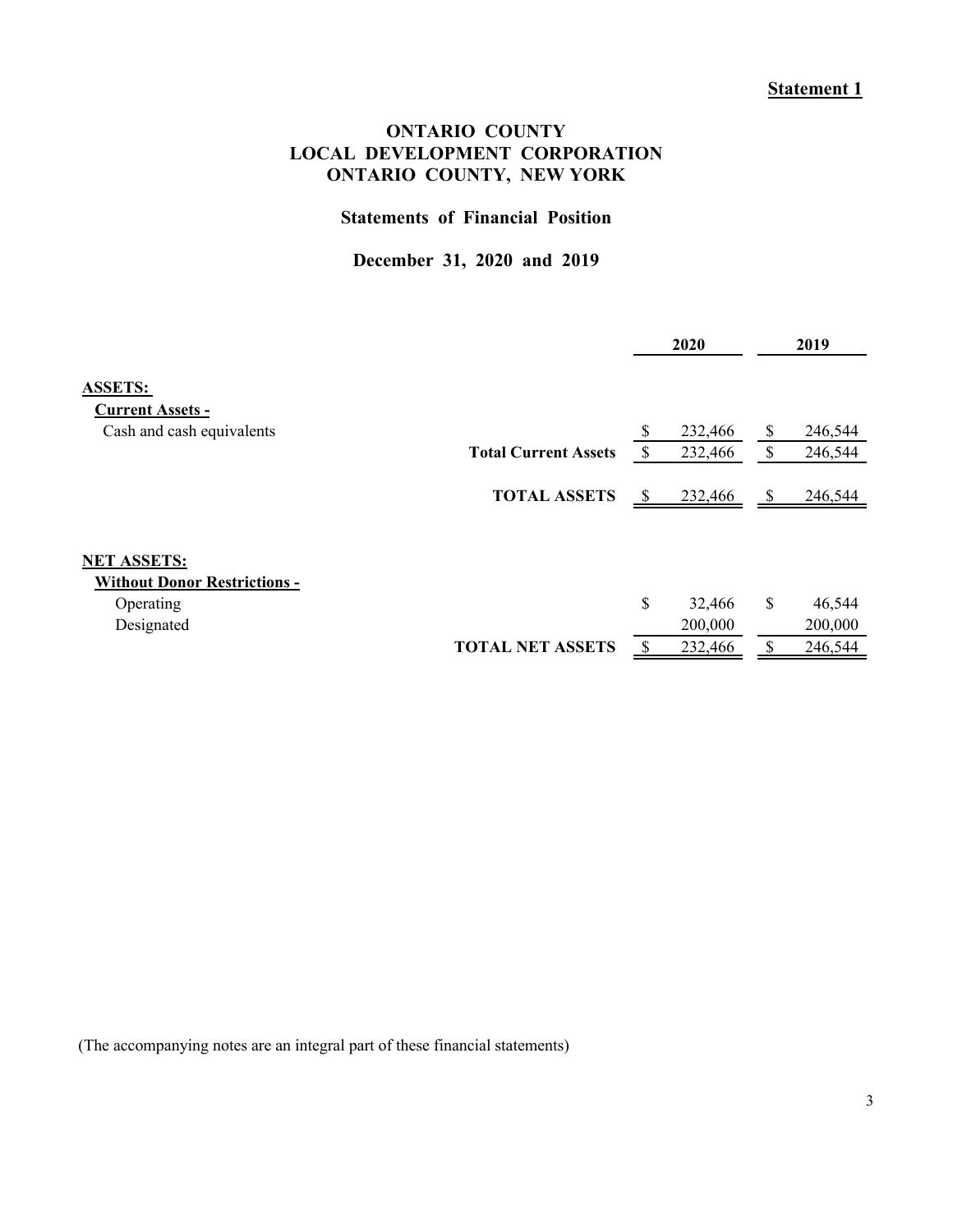# **Statements of Activities**

# **For the Years Ended December 31, 2020 and 2019**

|                                                                                    |    | 2020            | 2019            |
|------------------------------------------------------------------------------------|----|-----------------|-----------------|
| <b>EXPENSES:</b><br>Program Services<br>Supporting Services-Management and General | \$ | 10,000<br>6,779 | \$<br>11,683    |
| <b>TOTAL EXPENSES</b>                                                              | \$ | 16,779          | 11,683          |
| <b>CHANGE IN NET ASSETS BEFORE OTHER INCOME</b>                                    | \$ | (16,779)        | \$<br>(11,683)  |
| Interest income, other                                                             |    | 2,701           | 1,542           |
| <b>CHANGE IN NET ASSETS</b>                                                        | \$ | (14,078)        | \$<br>(10, 141) |
| <b>NET ASSETS - BEGINNING OF YEAR</b>                                              |    | 246,544         | 256,685         |
| <b>NET ASSETS - END OF YEAR</b>                                                    | S  | 232,466         | 246,544         |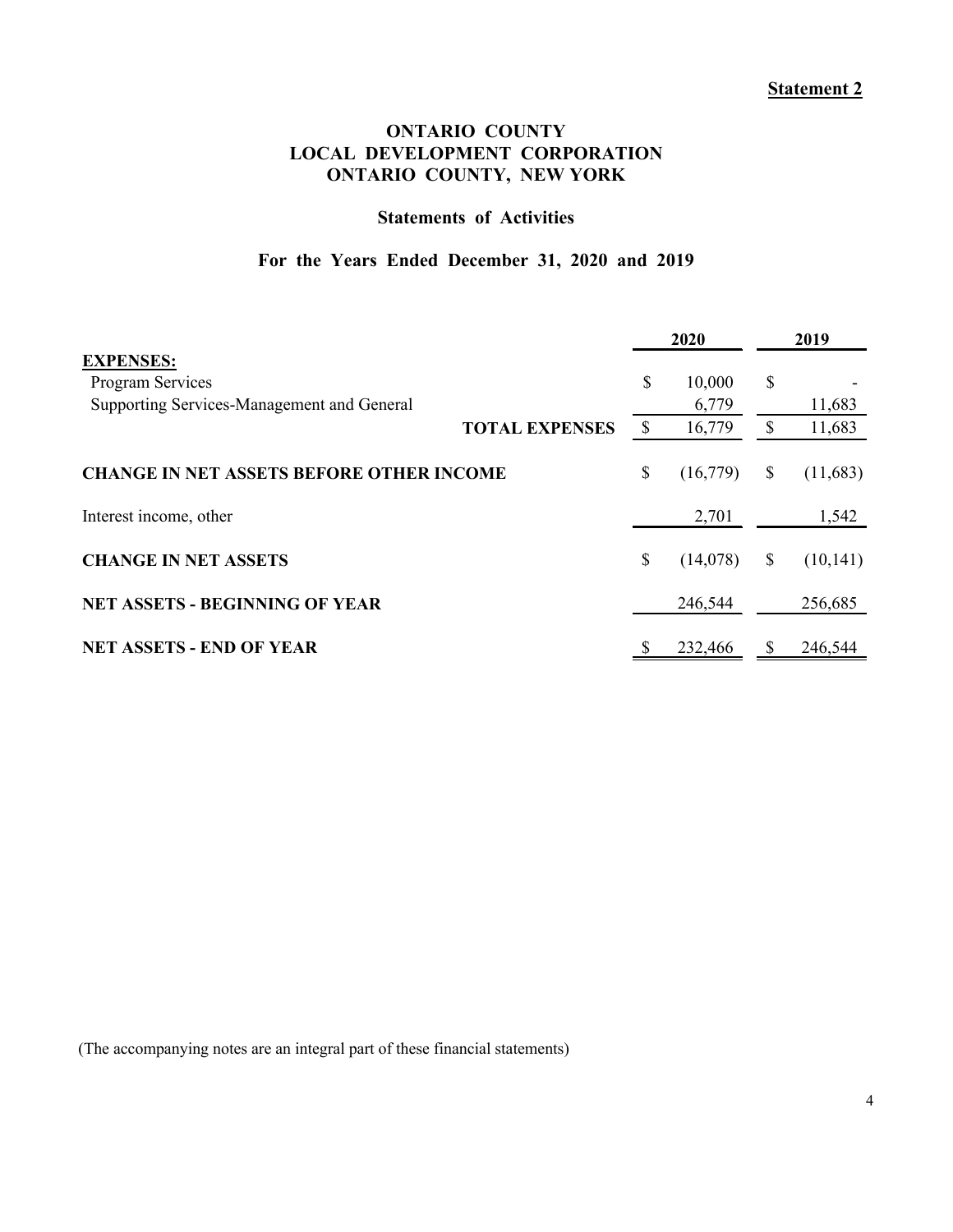# **Statements of Functional Expenses**

# **For the Years Ended December 31, 2020 and 2019**

|                                |   |                            | <b>Supporting</b><br><b>Services</b> |              | <b>Supporting</b><br><b>Services</b> |   |       |
|--------------------------------|---|----------------------------|--------------------------------------|--------------|--------------------------------------|---|-------|
|                                |   | Program<br><b>Services</b> | Management<br>and<br>general         | 2020         | Management<br>and<br>general         |   | 2019  |
| Grants                         | D | 10,000                     | \$<br>-                              | \$<br>10,000 | \$                                   | ъ |       |
| Insurance                      |   |                            | 2,579                                | 2,579        | 2,508                                |   | 2,508 |
| Legal costs                    |   |                            |                                      |              | 300                                  |   | 300   |
| <b>Ontario County services</b> |   |                            |                                      |              | 4,800                                |   | 4,800 |
| Professional fees              |   |                            | 4,200                                | 4,200        | 4,075                                |   | 4,075 |
|                                |   | 10,000                     | 6.779                                | 16,779       | 11,683                               |   | 1,683 |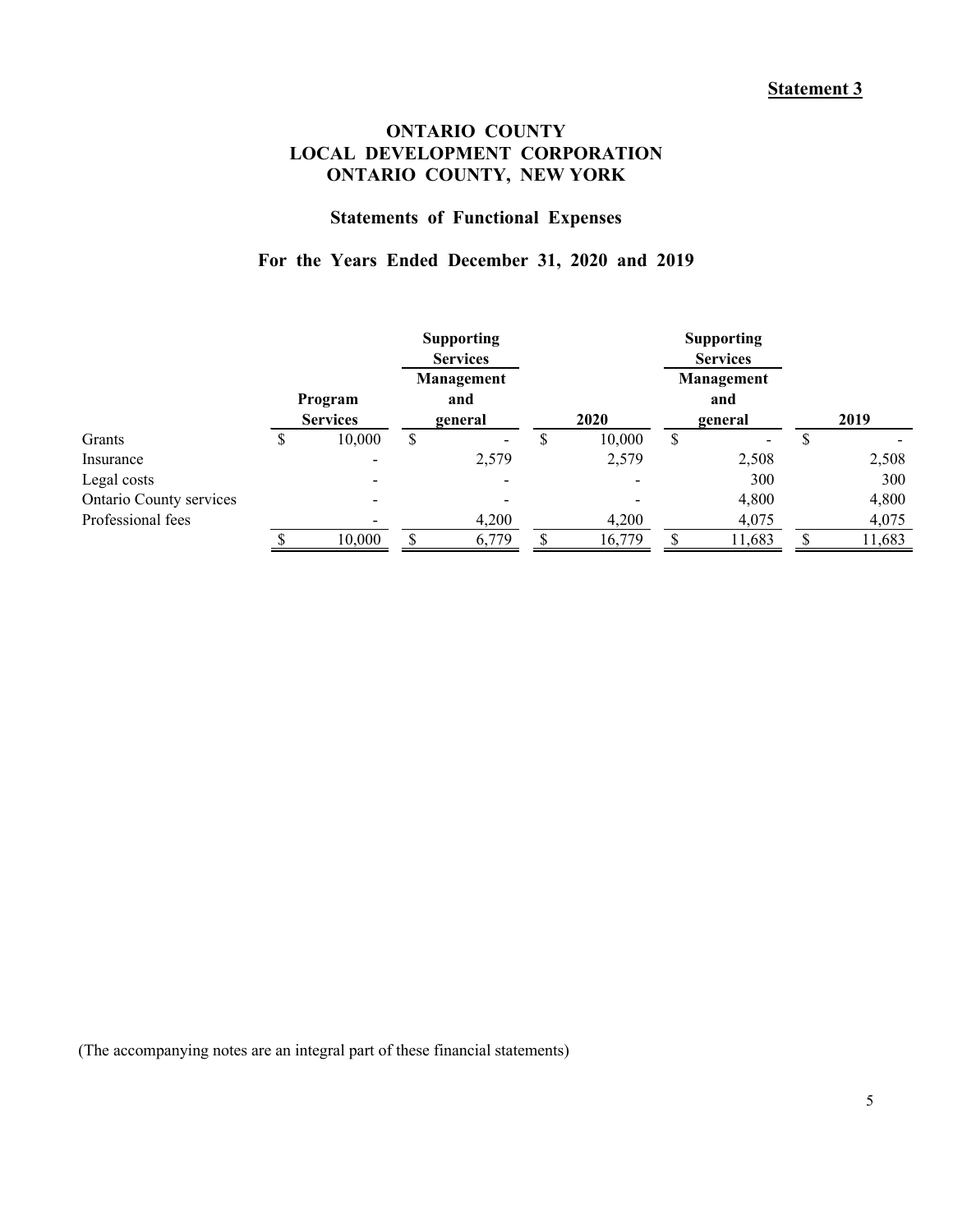# **Statements of Cash Flows**

# **For the Years Ended December 31, 2020 and 2019**

|                                                  | 2020 |          | 2019          |           |
|--------------------------------------------------|------|----------|---------------|-----------|
| <b>CASH FLOWS FROM OPERATING ACTIVITIES:</b>     |      |          |               |           |
| Cash payments contractual expenses               | \$   | (6,779)  | S             | (11,683)  |
| Cash payments grants                             |      | (10,000) |               |           |
| <b>Net Cash (Used) by Operating Activities</b>   |      | (16,779) | \$            | (11, 683) |
|                                                  |      |          |               |           |
| <b>CASH FLOWS FROM INVESTING ACTIVITIES:</b>     |      |          |               |           |
| Interest income                                  |      | 2,701    | S             | 1,542     |
| <b>Net Cash Provided by Investing Activities</b> |      | 2,701    | \$            | 1,542     |
| <b>NET (DECREASE) IN CASH</b>                    |      |          |               |           |
| <b>AND CASH EQUIVALENTS</b>                      | \$   | (14,078) | $\mathcal{S}$ | (10, 141) |
| <b>BEGINNING CASH AND CASH EQUIVALENTS</b>       |      | 246,544  |               | 256,685   |
| <b>ENDING CASH AND CASH EQUIVALENTS</b>          |      | 232,466  |               | 246,544   |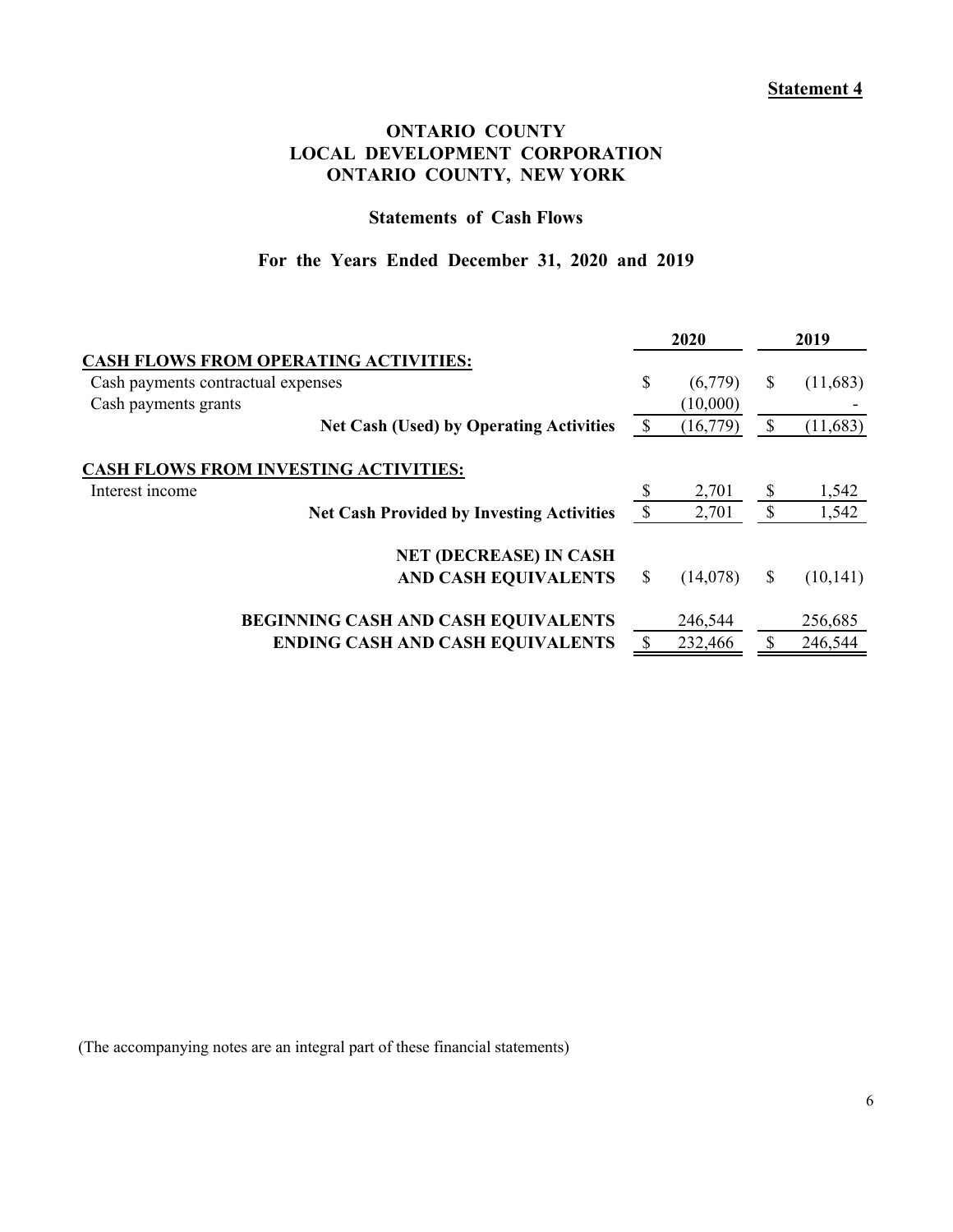### **NOTES TO FINANCIAL STATEMENTS**

#### **December 31, 2020 and 2019**

#### **(Note 1) Summary of Significant Accounting Policies:**

#### **A. Organization**

The Ontario County Local Development Corporation, Ontario County, New York (the Corporation) was incorporated on April 12, 2010 under Section 402 of the Not-For-Profit Corporation Law. The mission of the Ontario County LDC is to conduct activities that will relieve and reduce unemployment; promote and provide for additional and maximum employment; better and maintain job opportunities; instructor train individuals to improve or develop their capabilities for such jobs; carry on scientific research for the purpose of aiding the County by attracting new industry in the County; and lessening the burdens of government and acting in the public interest. The Board shall consist of seven (7) Directors, all of whom, shall be appointed by the County and is reported as a related entity by the County.

### **B. Basis of Accounting**

The financial statements of the Corporation have been prepared in conformity with accounting principles generally accepted in the United States. Revenues are recognized when earned and expenses are recognized when incurred.

The Corporation reports information regarding its financial position and activities according to two classes of net assets; net assets without donor restrictions and net assets with donor restrictions. In addition, the Corporation is required to present a Statement of Cash Flows. The Corporation reports only net assets without donor restrictions at December 31, 2020 and 2019.

#### **C. Cash and Cash Equivalents**

For purposes of presenting the Statement of Cash Flows, the Corporation considers all highly liquid cash accounts and other temporary investments of three months or less as cash equivalents.

#### **D. Estimates**

The preparation of the financial statements in conformity with accounting principles generally accepted in the United States of America requires management to make estimates and assumptions that affect the amounts reported in the financial statements and accompanying notes. Actual results could differ from those estimates.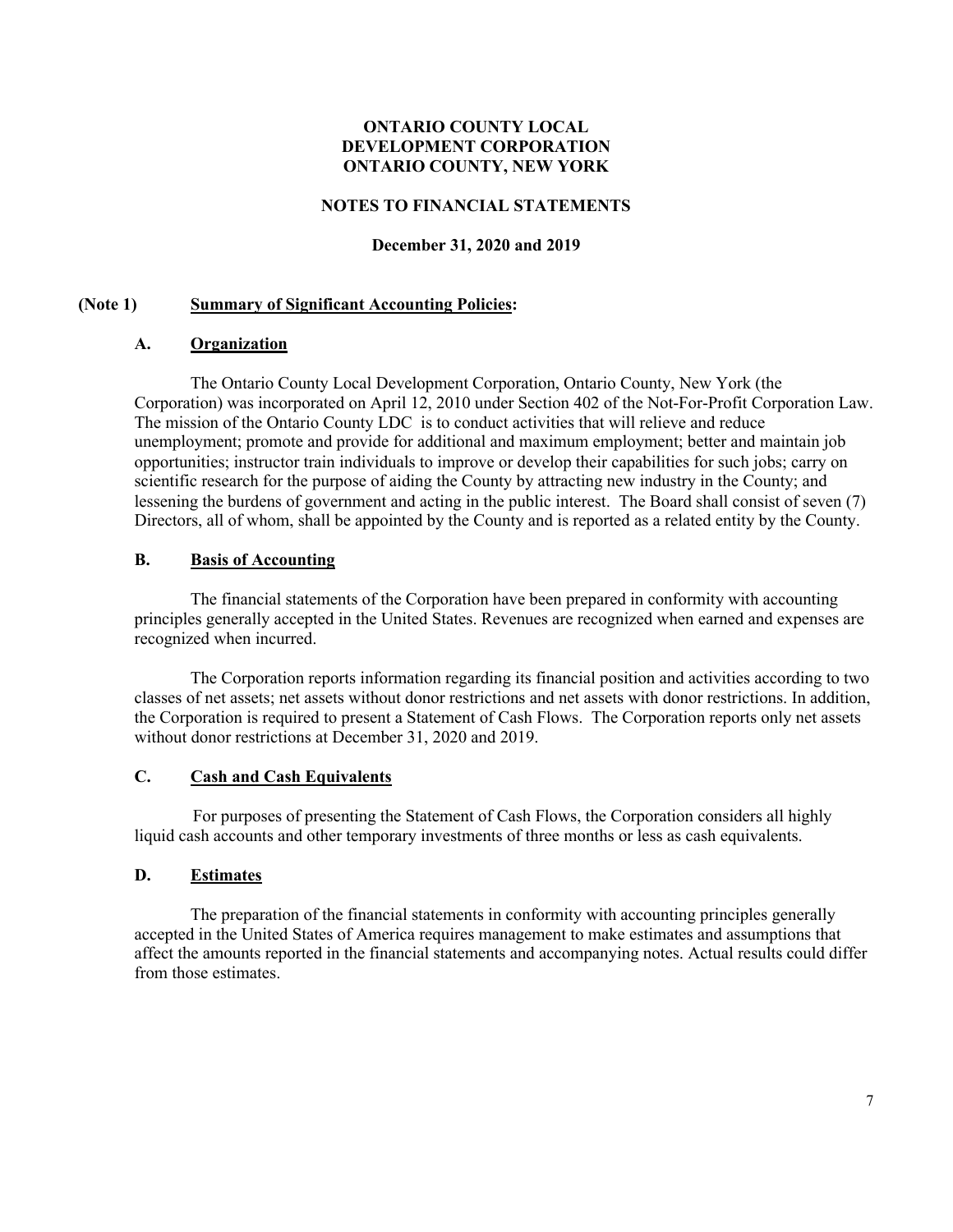### **E. Revenues**

The Corporation recognizes revenues from fees earned on tax-exempt bond issues when the financing closes. Amounts received prior to financing being closed are reported as unearned revenues in the statement of financial position. At December 31, 2020 and 2019 there are no amounts that have been received in advance.

### **F. Income Taxes**

The Corporation is a not-for-profit corporation organized pursuant to Sections 402 and 1411 of the New York State Not-for-Profit Corporation law and is, therefore, exempt from income taxes. The Corporation is also exempt from Federal reporting requirements under Internal Revenue Procedure 95-48, 1995-2 C.B. 418 as a governmental unit or affiliate of a governmental unit described in the procedure.

### **(Note 2) Cash and Cash Equivalents:**

Custodial credit risk is the risk that in the event of a bank failure, the Corporation's deposits may not be returned to it. While the Corporation does not have a specific policy for custodial credit risk, New York State statutes govern the Corporation's investment policies, as discussed previously in these notes. Deposits at December 31, 2020 and 2019 were fully covered by FDIC insurance.

### **(Note 3) Conduit Debt Obligations:**

The Corporation has issued Tax-Exempt and Taxable Revenue Bonds to provide financial assistance to private-sector entities for the acquisition and construction of industrial and commercial facilities deemed to be in the public interest. The bonds are secured by the property financed and are payable solely from the payments received on the underlying mortgage loans. Upon repayment of the bonds, ownership of the acquired facilities transfers to the private-sector entity served by the bond issuance. Neither the Corporation, Village, State, nor any political subdivision thereof is obligated in any manner for repayment of the bonds. Accordingly, the bonds are not reported as liabilities in the accompanying financial statements.

As of December 31, 2020 and 2019, there was one series of Revenue Bonds outstanding with an aggregate principal amount payable of \$33,025,000 and \$34,185,000, respectively.

### **(Note 4) Net Assets:**

### **A. Net Assets Without Donor Restrictions**

**Operating –** represents funds available for operations.

**Designated –** represents funds which have been designated for the Corporations joint-venture agreement with the Ontario County Industrial Development Agency (OCIDA).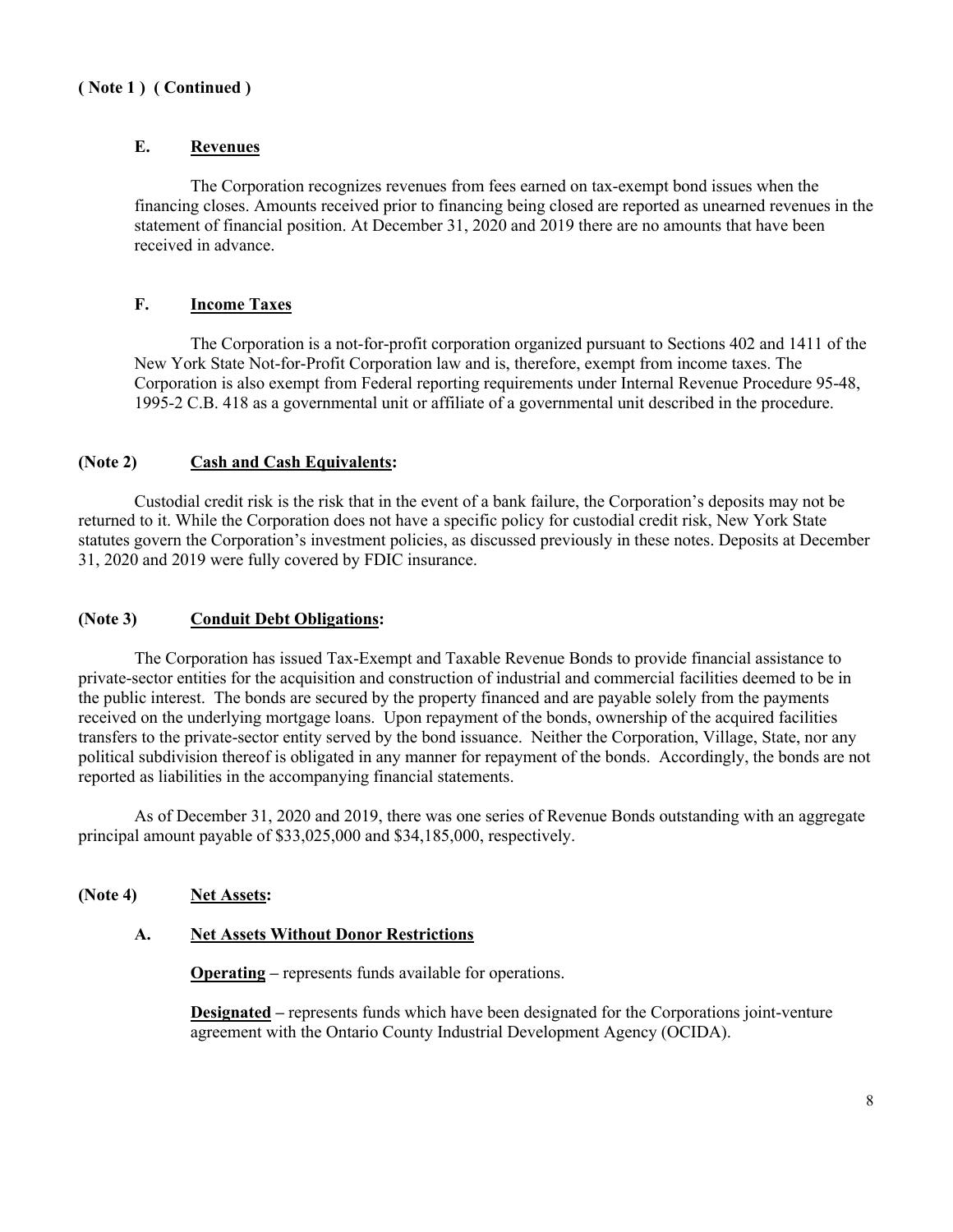### **(Note 5) Master Agreement with Ontario County:**

During 2019, the Corporation executed an agreement with Ontario County in which the County would provide office, parking, and storage space and managerial and administrative services. The County would also arrange to host and update a webpage for the Corporation on the same website used by the ED Department. A copy of the agreement can be obtained from the Ontario County Board of Supervisors office. In accordance with this agreement, the Corporation paid \$4,800 to Ontario County in 2019. During 2020 the Corporation did not enter into a master agreement and no fees were charged to the Corporation by Ontario County.

### **(Note 6) Commitments and Contingencies:**

### **A. Litigation**

The Corporation is not aware of any pending litigation as of the statement of financial position date.

#### **(Note 7) Functional Expenses**

The financial statements report certain categories of expenses that are attributable to the program or supporting function. Therefore, expenses require allocation on a reasonable basis that is consistently applied. The expenses are allocated on the basis of estimates of time and effort.

#### **(Note 8) Subsequent Events:**

Events and transactions which have occurred between December 31, 2020 and March 29, 2021, the date of these financial statements, have been evaluated by the Corporation's management for the purpose of determining whether there were any events that might require disclosure in these financial statements. No such events or transactions were noted.

#### **(Note 9) Accounting Impact of COVID-19 Outbreak**

On January 30, 2020, the World Health Organization ("WHO") announced a global health emergency because of a new strain of coronavirus (the "COVID-19 outbreak") and the risks to the international community as the virus spreads globally beyond its point of origin. In March 2020, the WHO classified the COVID-19 outbreak as a pandemic, based on the rapid increase in exposure globally. The full impact of the COVID-19 outbreak continues to evolve as of the date of this report. As such, it is uncertain as to the full magnitude that the pandemic will have on the Corporation's financial condition, liquidity, and future results of operations. Management is actively monitoring the global situation on its financial condition, liquidity, operations, suppliers, industry, and workforce. Given the daily evolution of the COVID-19 outbreak and the global responses to curb its spread, the Corporation is not able to estimate the effects of the COVID-19 outbreak on its results of operations, financial condition, or liquidity for 2021.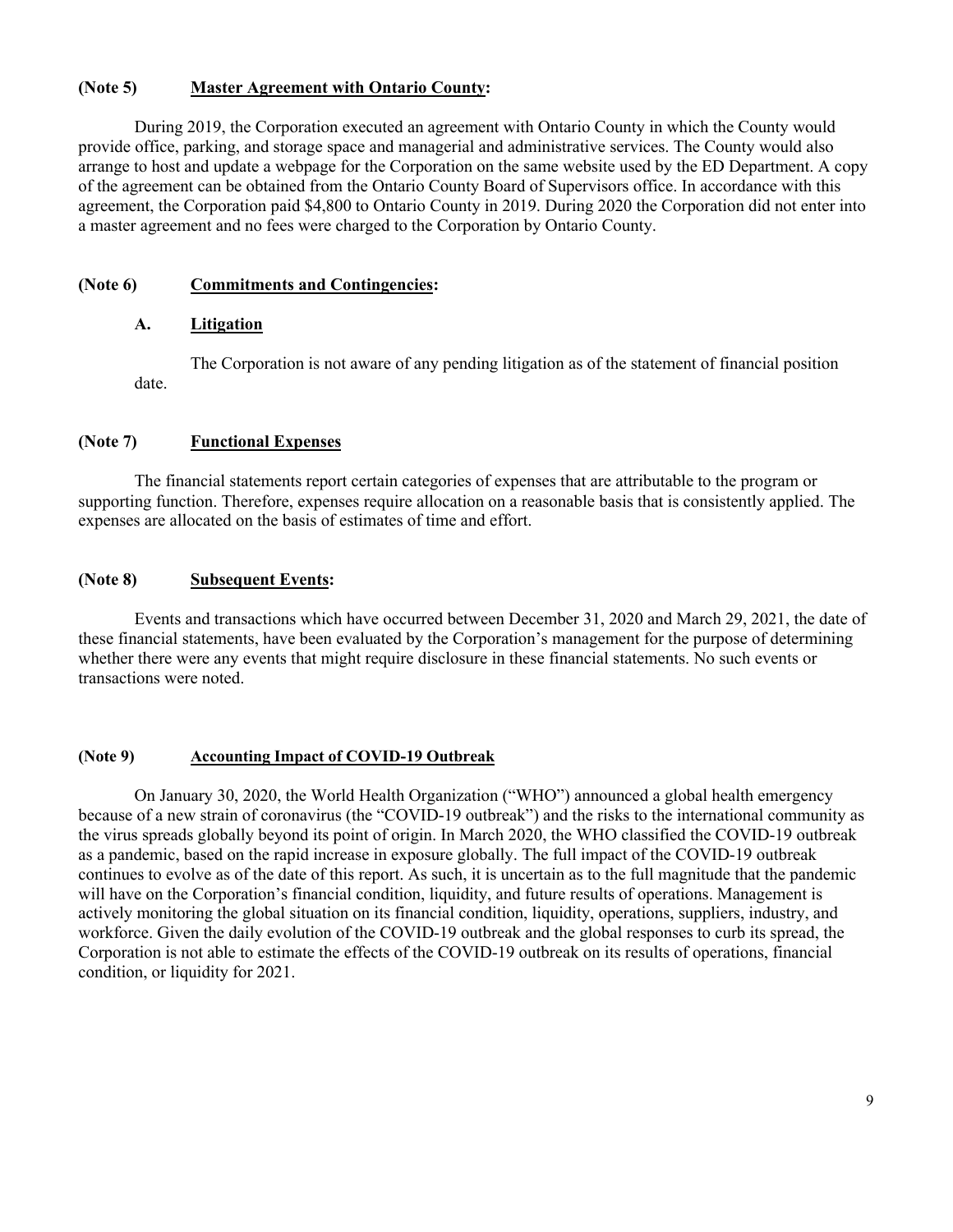PARIS<br>Public Authorities Reporting Information System

Annual Report for Ontario County Local Development Corporation

Fiscal Year Ending: 12/31/2020



**Bond Information** 

| Name of Recipient of Bond Proceeds | FF Thompson Hospital | <b>Bond Interest Rate</b>                                           | 3.29                                                                                  |
|------------------------------------|----------------------|---------------------------------------------------------------------|---------------------------------------------------------------------------------------|
| <b>Address Line1</b>               | 350 Parrish St       | Last Year Bonds Expected to be Retired                              | 2040                                                                                  |
| <b>Address Line2</b>               |                      | Amount of Bond Principal Retired during the Reporting Year          | 1160000                                                                               |
| City                               | CANANDAIGUA          | Amount of Bond Principal Retired Prior to Reporting Year            | 1695000                                                                               |
| <b>State</b>                       | NY                   | <b>Current Amount of Bonds Outstanding</b>                          | \$33,025,000.00                                                                       |
| <b>Postal Code</b>                 | 14424                | Purpose of Project Requiring the Bond Issuance                      | <b>Commercial Property</b><br>Construction/Acquisition/Revitalization/I<br>mprovement |
| Plus4                              |                      | Was the Bond Issuance Expected to Result in New Jobs Being Created? | No                                                                                    |
| <b>Province/Region</b>             |                      | If yes, How Many Jobs Were Planned to be Created?                   |                                                                                       |
| Country                            | <b>United States</b> | If yes, How Many Jobs Have Been Created to Date?                    |                                                                                       |
| Amount of Bonds Issued             | \$35,880,000.00      | Have the Bonds Been Fully Retired?                                  | No                                                                                    |
| Date Bonds Issued                  | 12/27/2017           |                                                                     |                                                                                       |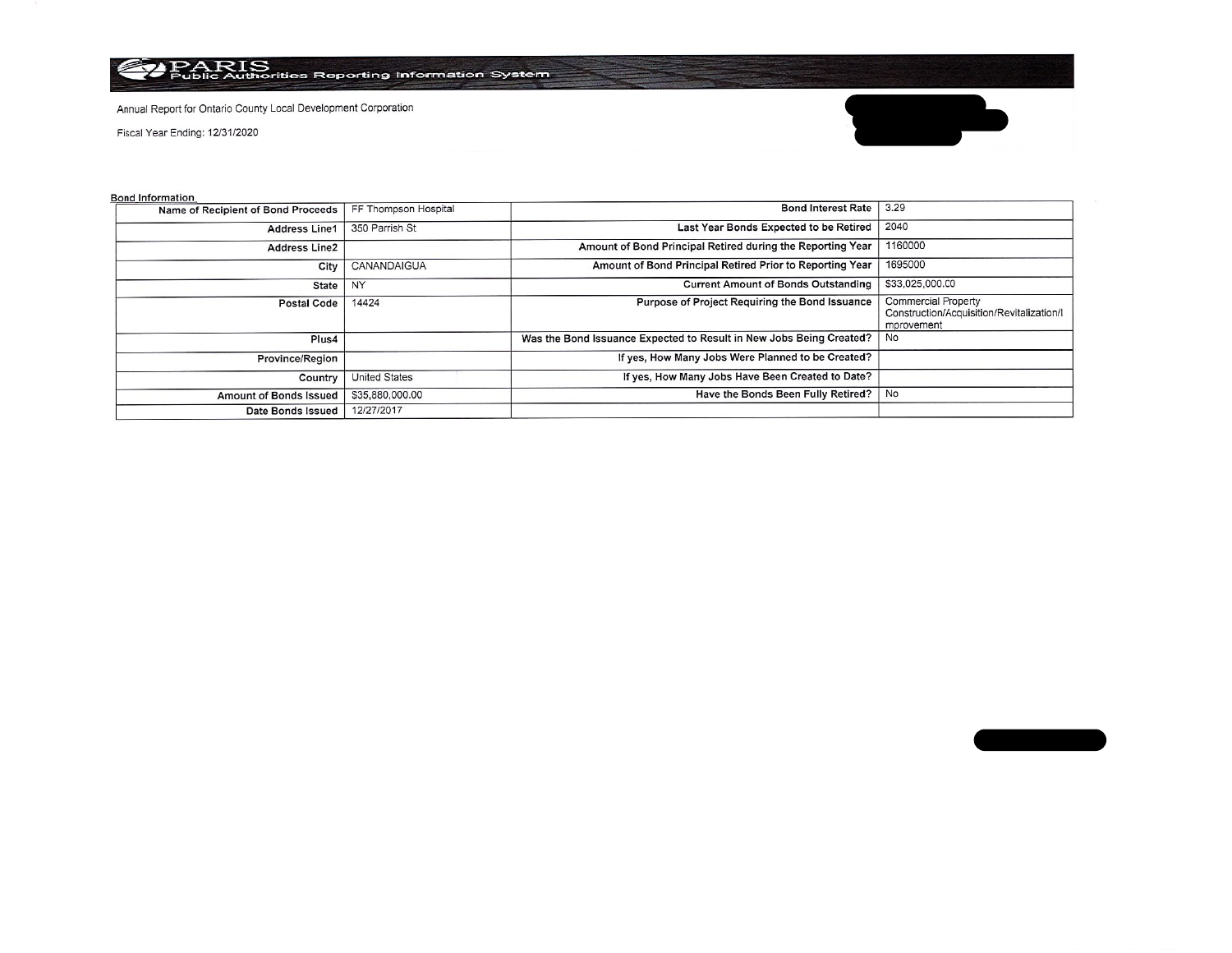

**Report on Internal Control Over Financial Reporting And on Compliance and Other MattersBased on an Audit of Financial Statements Performed in Accordance With** *Government Auditing Standards*

#### **Independent Auditor's Report**

To the Board Members Ontario County Local Development Corporation Ontario County, New York

We have audited, in accordance with the auditing standards generally accepted in the United States of America and the standards applicable to financial audits contained in *Government Auditing Standards* issued by the Comptroller General of the United States, the financial statements of the Ontario County Local Development Corporation, Ontario County, New York (the Corporation), which comprise the statements of financial position as of December 31, 2020 and 2019, and the related statements of activities, and cash flows for the years then ended, and the related notes to the financial statements and have issued our report thereon dated March 29, 2021.

### *Internal Control Over Financial Reporting*

In planning and performing our audit of the financial statements, we considered the Corporation's internal control over financial reporting to determine the audit procedures that are appropriate in the circumstances for the purpose of expressing our opinion on the financial statements, but not for the purpose of expressing an opinion on the effectiveness of the Corporation's internal control. Accordingly, we do not express an opinion on the effectiveness of the Corporation's internal control.

A *deficiency in internal control* exists when the design or operation of a control does not allow management or employees, in the normal course of performing their assigned functions, to prevent, or detect and correct, misstatements on a timely basis. A *material weakness* is a deficiency, or a combination of deficiencies, in internal control, such that there is a reasonable possibility that a material misstatement of the Corporation's financial statements will not be prevented, or detected and corrected on a timely basis. A *significant deficiency* is a deficiency, or a combination of deficiencies, in internal control that is less severe than a material weakness, yet important enough to merit attention by those charged with governance.

Our consideration of internal control was for the limited purpose described in the first paragraph of this section and was not designed to identify all deficiencies in internal control that might be material weaknesses or significant deficiencies. Given these limitations, during our audit we did not identify any deficiencies in internal control that we consider to be material weaknesses. However, material weaknesses may exist that have not been identified.

100 Chestnut Street | Suite 1200 | Rochester, NY 14604 | P 585.423.1860 | F 585.423.5966 | mengelmetzgerbarr.com Additional Offices: Elmira, NY . Canandaigua, NY . Hornell, NY . An Independent Member of the BDO Seidman Alliance

11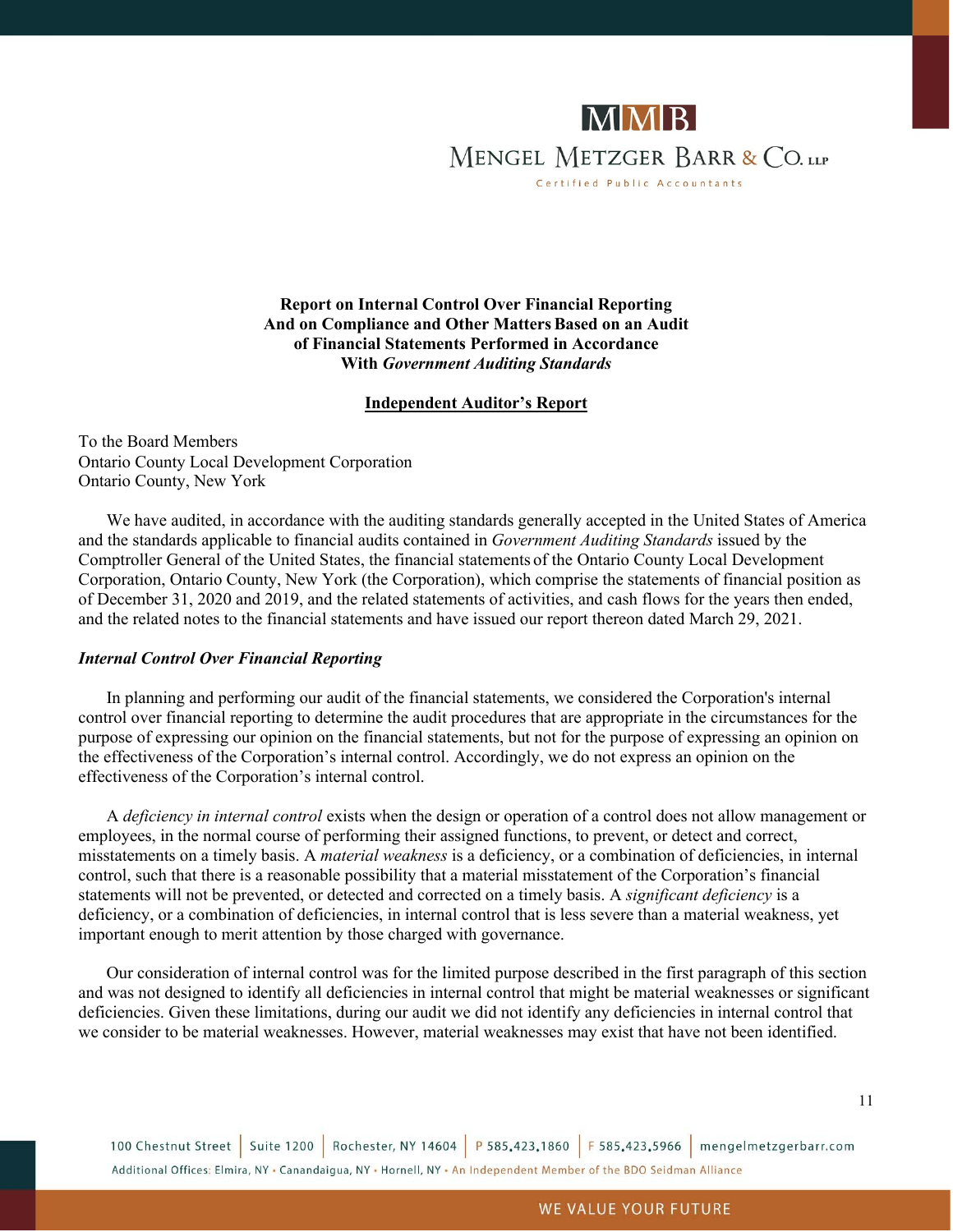#### *Compliance and Other Matters*

As part of obtaining reasonable assurance about whether the Corporation's financial statements are free from material misstatement, we performed tests of its compliance with certain provisions of laws, regulations, contracts, and grant agreements, noncompliance with which could have a direct and material effect on the determination of financial statement amounts. However, providing an opinion on compliance with those provisions was not an objective of our audit, and accordingly, we do not express such an opinion. The results of our tests disclosed no instances of noncompliance or other matters that are required to be reported under *Government Auditing Standards*.

#### *Purpose of this Report*

The purpose of this report is solely to describe the scope of our testing of internal control and compliance and the results of that testing, and not to provide an opinion on the effectiveness of the Corporation's internal control or on compliance. This report is an integral part of an audit performed in accordance with *Government Auditing Standards* in considering the Corporation's internal control and compliance. Accordingly, this communication is not suitable for any other purpose.

Mongel, Metzger, Barr) & Co. LLP

Rochester, New York March 29, 2021